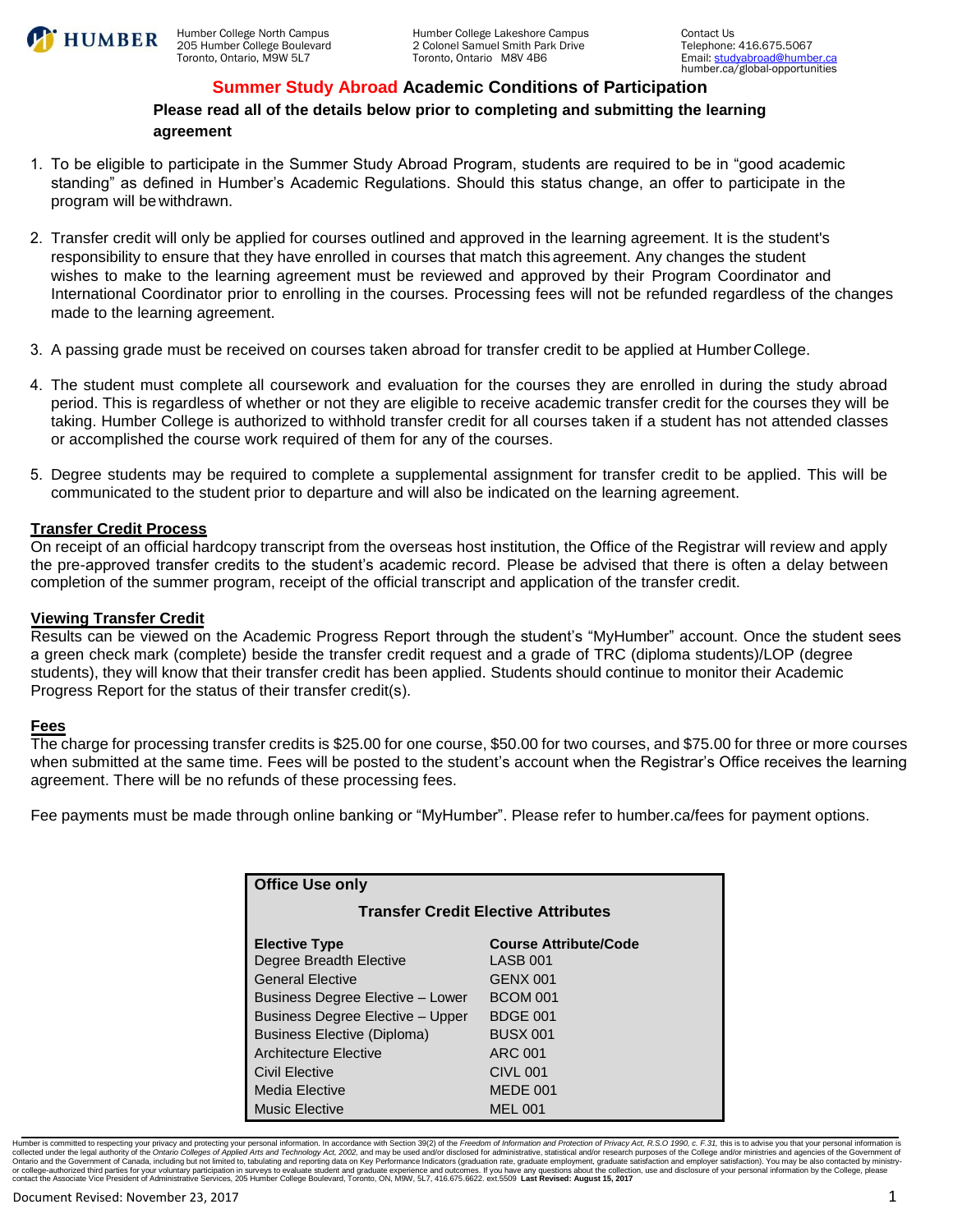

# SUMMER PROGRAM LEARNING AGREEMENT - OUTBOUND

| A. Personal Information             |                                                                                                                                                                                                                                                                      |                                                                                                                       |                    |  |                                                                            |         |  |  |
|-------------------------------------|----------------------------------------------------------------------------------------------------------------------------------------------------------------------------------------------------------------------------------------------------------------------|-----------------------------------------------------------------------------------------------------------------------|--------------------|--|----------------------------------------------------------------------------|---------|--|--|
|                                     |                                                                                                                                                                                                                                                                      |                                                                                                                       |                    |  |                                                                            |         |  |  |
| <b>Student Number</b>               | Academic Program                                                                                                                                                                                                                                                     |                                                                                                                       | Campus (NO/LA)     |  | Email                                                                      |         |  |  |
|                                     |                                                                                                                                                                                                                                                                      |                                                                                                                       |                    |  |                                                                            |         |  |  |
| Last Name                           | <b>First Name</b>                                                                                                                                                                                                                                                    |                                                                                                                       | D.O.B. (DD/MM/YYY) |  | Phone number (xxx-xxx-xxxx)                                                |         |  |  |
|                                     |                                                                                                                                                                                                                                                                      |                                                                                                                       |                    |  |                                                                            |         |  |  |
| Receiving Institution               | <b>Host Country</b>                                                                                                                                                                                                                                                  |                                                                                                                       |                    |  | Period of Study                                                            |         |  |  |
| B. Course(s) Details                |                                                                                                                                                                                                                                                                      |                                                                                                                       |                    |  |                                                                            |         |  |  |
|                                     | <b>HUMBER COURSE INFORMATION</b>                                                                                                                                                                                                                                     |                                                                                                                       |                    |  | <b>RECEIVING INSTITUTION INFORMATION</b>                                   |         |  |  |
|                                     | List the course code and name of the Humber course(s)                                                                                                                                                                                                                |                                                                                                                       |                    |  | Indicate the course code and course<br>name of suggested course equivalent |         |  |  |
| Humber Course Code                  | Humber Course Name                                                                                                                                                                                                                                                   | Credits                                                                                                               | Course Code        |  | <b>Course Name</b>                                                         | Credits |  |  |
|                                     |                                                                                                                                                                                                                                                                      |                                                                                                                       |                    |  |                                                                            |         |  |  |
|                                     |                                                                                                                                                                                                                                                                      |                                                                                                                       |                    |  |                                                                            |         |  |  |
|                                     | For LASB 001 degree elective courses, Academic Contacts will need to indicate the level and the category.<br>Level: [Upper level   Lower level Category: [ SCC, Society, Culture and Commerce / [ AH, Arts & Humanities / $\Box$ ST, Science and Technology          |                                                                                                                       |                    |  |                                                                            |         |  |  |
| Humber Course Code                  | Humber Course Name                                                                                                                                                                                                                                                   | Credits                                                                                                               | Course Code        |  | <b>Course Name</b>                                                         | Credits |  |  |
|                                     |                                                                                                                                                                                                                                                                      |                                                                                                                       |                    |  |                                                                            |         |  |  |
|                                     |                                                                                                                                                                                                                                                                      |                                                                                                                       |                    |  |                                                                            |         |  |  |
|                                     | For LASB 001 degree elective courses, Academic Contacts will need to indicate the level and the category.                                                                                                                                                            |                                                                                                                       |                    |  |                                                                            |         |  |  |
| Humber Course Code                  | Humber Course Name                                                                                                                                                                                                                                                   | Credits                                                                                                               | Course Code        |  | Course Name                                                                | Credits |  |  |
|                                     |                                                                                                                                                                                                                                                                      |                                                                                                                       |                    |  |                                                                            |         |  |  |
|                                     |                                                                                                                                                                                                                                                                      |                                                                                                                       |                    |  |                                                                            |         |  |  |
|                                     | For LASB 001 degree elective courses, Academic Contacts will need to indicate the level and the category.<br>Level: [O Upper level   D Lower level Category: [ SCC, Society, Culture and Commerce / $\Box$ AH, Arts & Humanities / $\Box$ ST, Science and Technology |                                                                                                                       |                    |  |                                                                            |         |  |  |
| Humber Course Code                  | Humber Course Name                                                                                                                                                                                                                                                   | Credits                                                                                                               | Course Code        |  | Course Name                                                                | Credits |  |  |
|                                     |                                                                                                                                                                                                                                                                      |                                                                                                                       |                    |  |                                                                            |         |  |  |
|                                     |                                                                                                                                                                                                                                                                      |                                                                                                                       |                    |  |                                                                            |         |  |  |
|                                     | For LASB 001 degree elective courses, Academic Contacts will need to indicate the level and the category.<br>Level: [O Upper level   D Lower level Category: [ SCC, Society, Culture and Commerce / $\Box$ AH, Arts & Humanities / $\Box$ ST, Science and Technology |                                                                                                                       |                    |  |                                                                            |         |  |  |
| Humber Course Code                  | Humber Course Name                                                                                                                                                                                                                                                   | Credits                                                                                                               | Course Code        |  | <b>Course Name</b>                                                         | Credits |  |  |
|                                     |                                                                                                                                                                                                                                                                      |                                                                                                                       |                    |  |                                                                            |         |  |  |
|                                     |                                                                                                                                                                                                                                                                      |                                                                                                                       |                    |  |                                                                            |         |  |  |
|                                     | For LASB 001 degree elective courses, Academic Contacts will need to indicate the level and the category.                                                                                                                                                            |                                                                                                                       |                    |  |                                                                            |         |  |  |
| c. Learning Agreement Approval      |                                                                                                                                                                                                                                                                      |                                                                                                                       |                    |  |                                                                            |         |  |  |
| Core Credits Authorized by: (PRINT) |                                                                                                                                                                                                                                                                      |                                                                                                                       |                    |  |                                                                            |         |  |  |
|                                     |                                                                                                                                                                                                                                                                      |                                                                                                                       |                    |  |                                                                            |         |  |  |
| Receiving Institution: (PRINT)      |                                                                                                                                                                                                                                                                      | <u> 1989 - Johann Barbara, martin amerikan basal dan berasal dalam basal dalam basal dalam basal dalam basal dala</u> |                    |  |                                                                            |         |  |  |

D. I have read and agree to the conditions of participation and agree to enroll in the courses outlined above in my learning agreement.

Student Signature Date and Student Signature Date and Student Signature Date Date and Student Signature Date Date and Date Date and Date Date and Date Date and Date Date and Date Date and Date Date and Date Date and Date D E. Office of the Registrar Use Only □ \$25 One Course □ \$50 Two Courses □ \$75 Three or More Courses  $\Box$  Supplemental Assignment required  $\Box$  Original Learning Agreement has been revised (please see next page)  $\Box$  Final Transcript Received